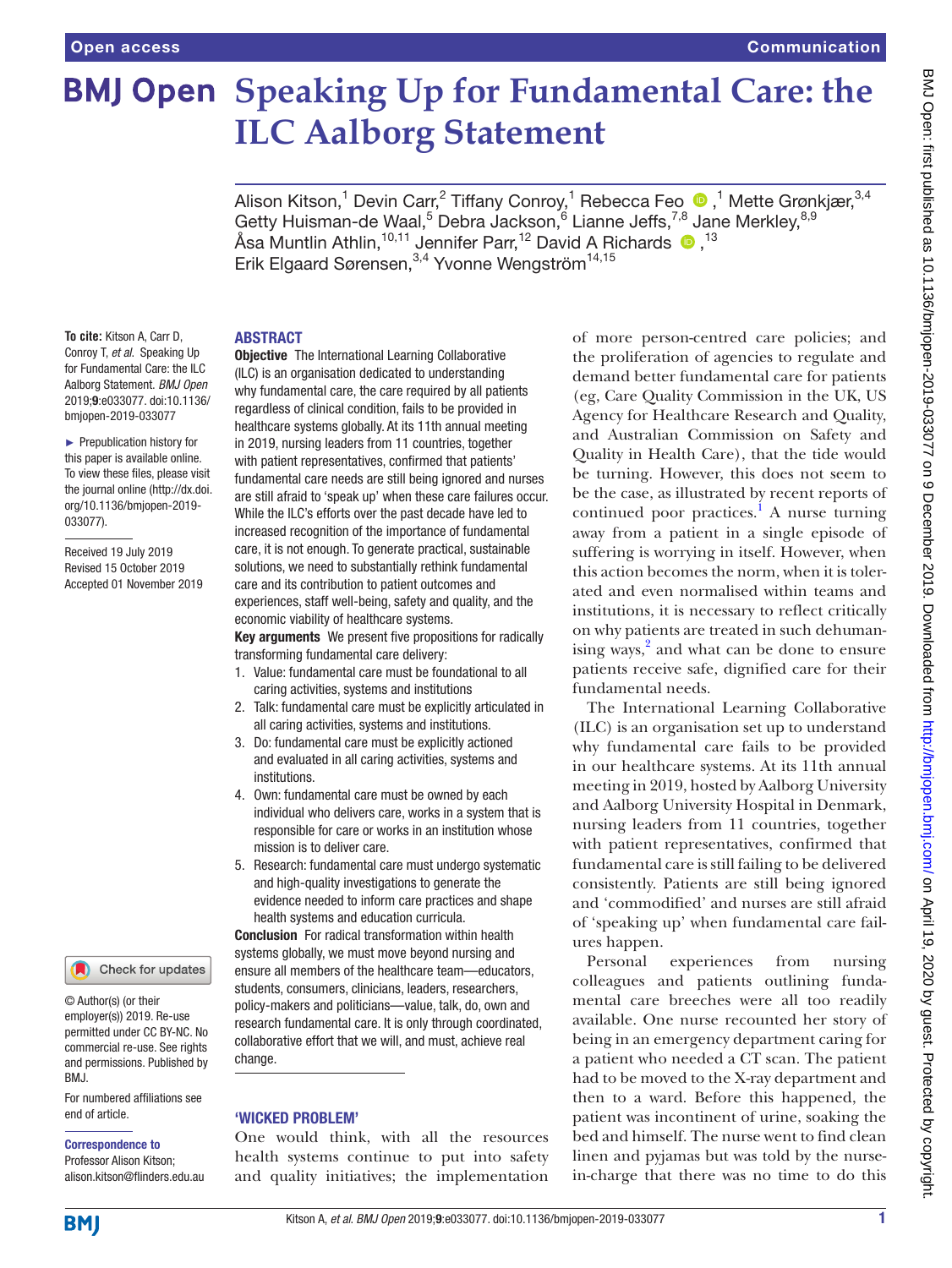## Open access

as the department would fail its 4-hour discharge target if there was a delay. The nurse ignored the instruction from the nurse-in-charge, instead meeting the patient's fundamental care needs, but was made to feel she had done something wrong. Another nurse told the story of her father-in-law who lost several kilos in weight over the course of a 10-day hospital stay. He was discharged frail, weak and vulnerable, with no guidance or support offered to the patient and family. Even as a nurse, she felt unable to challenge what was happening to him.

Patient representatives at the meeting confirmed that these types of dehumanising actions were familiar to them. One cancer survivor spoke about having survived but was traumatised by the experience of care. Another survivor recounted a conversation with a nurse who said to the patient, when about to start chemotherapy, that if it had been her, she would not have agreed to the treatment. These stories resonated with nursing leaders attending the ILC meeting from Australia, New Zealand, Japan, Iceland, Norway, Sweden, Denmark, the Netherlands, Canada, the US and the UK. These stories are also strongly supported by existing empirical evidence, spanning more than a decade of research, regarding patients' views and experiences of care across a range of healthcare settings and systems. $3<sup>4</sup>$  This research demonstrates the central importance that patients place on their relationships with care providers, and the need for nurses to display not only technical competence in relation to physical aspects of healthcare but also relational competence, where patients' psychosocial needs are integrated and addressed in every episode of care. $5-12$ 

This existing evidence—both empirical and anecdotal—would seem to indicate that we continue to have a problem; not an isolated one, but one that has infected every health system globally. It would also seem that we cannot solve it by doing more of the same. We need to rethink fundamental care and its contribution to patient and staff well-being, patient safety and quality, and the economic viability of our healthcare systems.

#### Proposed solution …

In addition to trying to understand the reasons for the fundamental care failures in our healthcare systems, at the 2019 ILC meeting we worked on finding different ways of addressing the issue, moving to practical and sustainable solutions. We identified five essential ingredients needed for this transformation. These are presented as five propositions:

- 1. Value fundamental care: fundamental care must be foundational to all caring activities, systems and institutions.
- 2. Talk fundamental care: fundamental care must be explicitly articulated in all caring activities, systems and institutions.
- 3. Do fundamental care: fundamental care must be explicitly actioned and evaluated in all caring activities, systems and institutions.
- BMJ Open: first published as 10.1136/bmijopen-2019-033077 on 9 December 2019. Downloaded from http://bmjopen.bmj.com/ on April 19, 2020 by guest. Protected by copyright BMJ Open: first published as 10.1136/bmjopen-2019-033077 on 9 December 2019. Downloaded from <http://bmjopen.bmj.com/> on April 19, 2020 by guest. Protected by copyright.
- 4. Own fundamental care: fundamental care must be owned by each individual who delivers care, who works in a system that is responsible for care or who works in an institution whose mission is to deliver care.
- 5. Research fundamental care: fundamental care must undergo systematic, high-quality investigations to generate the evidence needed to inform care practices and shape health systems and education curricula.

# Value fundamental care

The ILC has been systematically developing definitions around fundamental care $13$  and has developed an evidence-based framework $14 \frac{15}{15}$  to help nurses implement fundamental care in a more consistent way. The Fundamentals of Care Framework consists of three core dimensions. These are: (1) the development of a positive, trusting relationship between the nurse (or other care provider) and patient; (2) integrating and attending to, in every episode of care, a patient's physical (eg, nutrition), psychosocial (eg, dignity) and relational needs (eg, empathy); and (3) being cognizant of how the context in which care takes place can facilitate or hinder the accomplishment of the first two activities, working to mitigate or enhance these impacts where possible.<sup>[15](#page-4-6)</sup>

Our argument is that regardless of clinical condition, age, acuity, complexity, or care setting, every patient will require their fundamental care needs to be assessed and met for them to be safe and to recover optimally. Current failures in our health systems, including the poor level of remuneration for nurses delivering fundamental care, are directly related to the lack of value placed on fundamental care as a foundational cornerstone to safety and quality.

Our proposal is that if executive boards and shareholders in caring and healthcare businesses recognised and acknowledged the importance of fundamental care to their financial success, then appropriate systems and processes would be put in place, and would be more effective and efficient, leading to improved patient outcomes and better staff satisfaction.

## Talk fundamental care

Only after executive leaders and shareholders understand the value of delivering fundamental care consistently to all patients (customers) will the language of fundamental care be more readily accepted and understood. Commonly, nursing care patient notes are regarded as 'fluffy notes', rarely referred to by other members of the healthcare team.<sup>16</sup> The 'knowledge hierarchy' cascades from the medical to allied health notes and finally to nursing notes (where some aspects of patients' fundamental care needs are recorded). Consequently, nursing activities tend to relate to risk assessments, safety reports or concerns over clinical/medical activity.

This reality carries with it profound risks to both patients and nurses. When nothing or very little about fundamental care is documented in patients' records, it is impossible to tell what has been provided and what has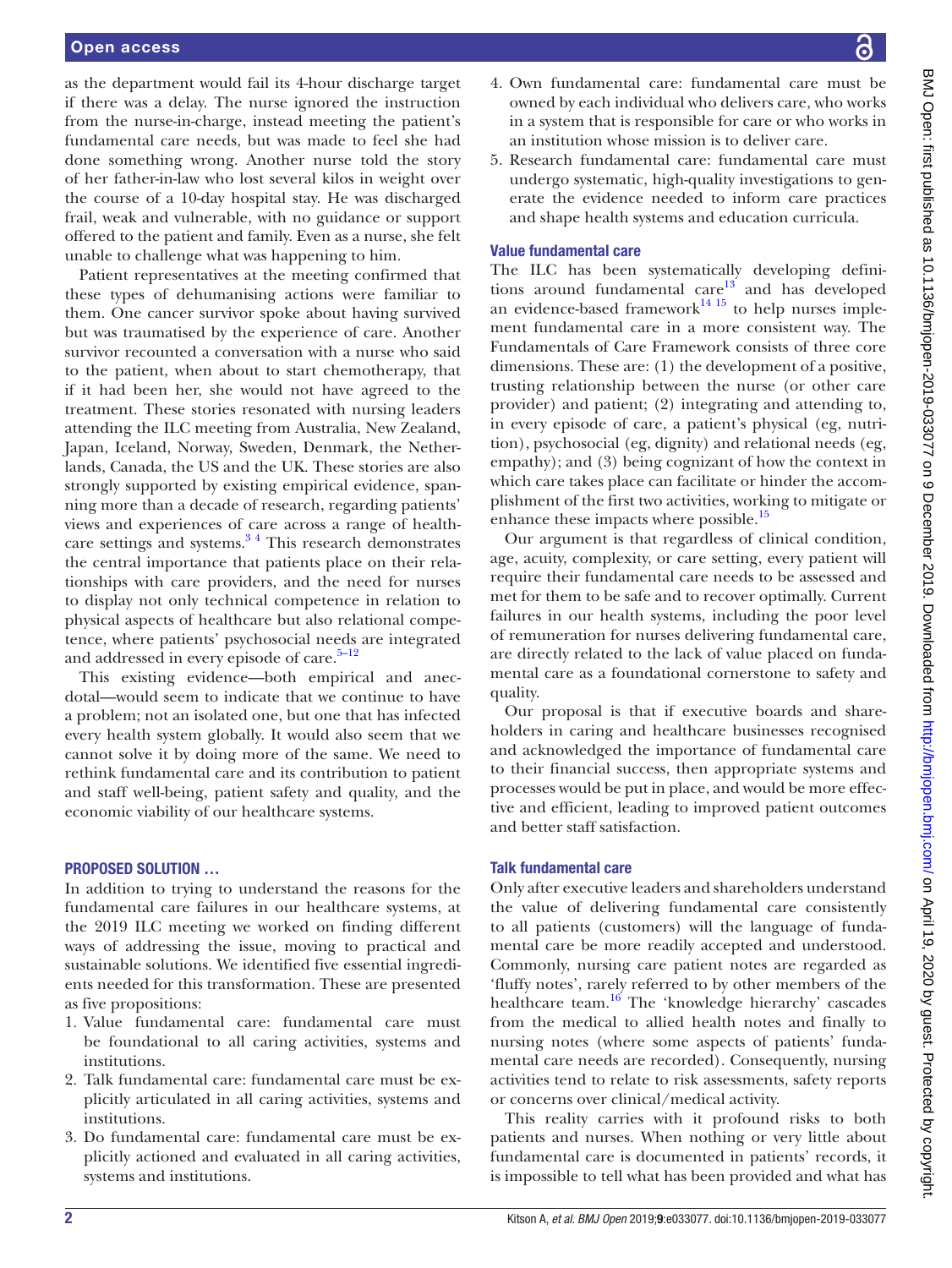not. Electronic patient records do not solve this problem as they have been constructed within the medical hierarchy, hence fundamental care is still invisible.

Our argument is that by using the core dimensions of the Fundamentals of Care Framework (relationship, integration of care and context), we can generate consistent and meaningful summaries of patients' fundamental care needs. By investing in infrastructure and workflow systems that comprehensively record these needs, we will be able to document what interventions were undertaken and what impact they had. Then we will be able to teach fundamental care more consistently, addressing the everpresent 'theory-practice' gap.<sup>17</sup>

Our proposal is to extend the complex mapping work needed to generate consistent terminology around fundamental care and how it is documented, and to invite interdisciplinary colleagues, managers and educators to engage in this dialogue.

# Do fundamental care

Having fundamental care valued by organisations and having done the work around conceptual frameworks, terminology and education, we then need to commit to making fundamental care happen in a consistent, safe, person-centred way for all patients, independent of care setting. This will require a significant shift in culture for many nurses (and every other member of the care team). Traditionally, nurses have been rewarded for the speed with which they can accomplish multiple tasks within rigid timeframes. This 'task and time' mentality is the antithesis to the values of fundamental care delivery based on relationship and integration of care.<sup>15</sup> How whole nursing teams (and consequently interdisciplinary care teams) must redesign their fundamental care delivery systems will be a huge transformational activity. It will require redesign teams to work collaboratively with nurses, patients, and other key stakeholders to turn fundamental caring systems and processes 'up-side-down'. It will also require the development of standardised ways of measuring fundamental care that are embedded in patient records and can inform risk assessments as well as safety, quality and outcome metrics.<sup>18</sup>

Our argument is that because the 'task and time' culture is so deeply embedded in nursing and healthcare, there needs to be a paradigm shift in work processes related to fundamental care delivery. We must move from a 'task and time' mentality to a 'thinking and linking' mental model, where nurses are able to integrate and coordinate patients' fundamental and other care needs across their healthcare experience.<sup>19</sup> To be effective, this shift must occur at all levels of healthcare systems: the micro level (eg, in nurses' attitudes, behaviours and everyday interactions with patients), meso level (eg, in the culture and policy of a single organisation, including at a unit/ward level) and macro level (eg, in national health policies and nursing accreditation standards for clinical practice and education). This shift is crucial if healthcare systems worldwide are to achieve the goal of person-centred care,

which is at risk of becoming mere rhetoric. Delivering high-quality fundamental care is a key prerequisite for working with patients in a person-centred way. If we are to move beyond mere rhetoric, healthcare professionals must have the tools to achieve person-centred fundamental care in practice and to move their care delivery from a series of tasks to a coordinated, integrated, relationship-centred healthcare encounter.

Our proposal is to call for collaborating healthcare organisations and universities to work with the ILC to systematically and rigorously undertake this transformation, generating evidence of impact through cultural change and the development of appropriate measures as we work together to improve patients' fundamental care experiences.

# Own fundamental care

We must ask ourselves what healthcare organisations would look like if we put fundamental care at the centre of all that we do. Certainly, there are flagship institutions where patients are satisfied with their care, where nurses feel happy and fulfilled in their caring roles and where medical and quality-of-life outcomes are exemplary. However, these are the exception rather than the rule and we need urgently to own the agenda to make fundamental care more visible in our health systems. There are many practical things we can do such as ensuring fundamental care stories (good and bad) are presented to executive board members and to local and national politicians; having fundamental care explicitly embedded in policies, safety and quality standards, educational standards and research tenders; and making sure that nursing leaders globally speak up for fundamental care.

Yet, we know that in many countries, nursing is facing severe shortages due to issues such as poor recruitment into the profession and poor retention during nursing education and early career employment; an ageing population, which is creating greater demand for health services; an ageing nursing workforce; and strategic understaffing of registered nurses within healthcare systems in an attempt to reduce healthcare costs. $20-22$  Perhaps most worrying, the shortage is also underpinned by many nurses' decision to leave the profession, citing burnout, stress, understaffing, high workloads, minimal job satisfaction, emotional exhaustion and poor patient safety as reasons.[23–28](#page-4-12) Many nurses talk about the disappointment and disillusionment of wanting to care for patients in an holistic way but being unable to do this in the systems in which they work. $^{29}$  Increasingly, and perhaps unsurprisingly, international research is identifying that what many nurses are required to prioritise is technical care over fundamental care,  $30$  which leads to missed care  $30$  31 or, worst case scenario, patient neglect or harm.<sup>32–34</sup>

However, workforce shortages cannot be an excuse for failure to address fundamental care needs. Neither can the mantra of busyness. Fundamental care is core to nursing values and nursing work. Nurses should not be 'too busy' to deliver it. Devaluing fundamental care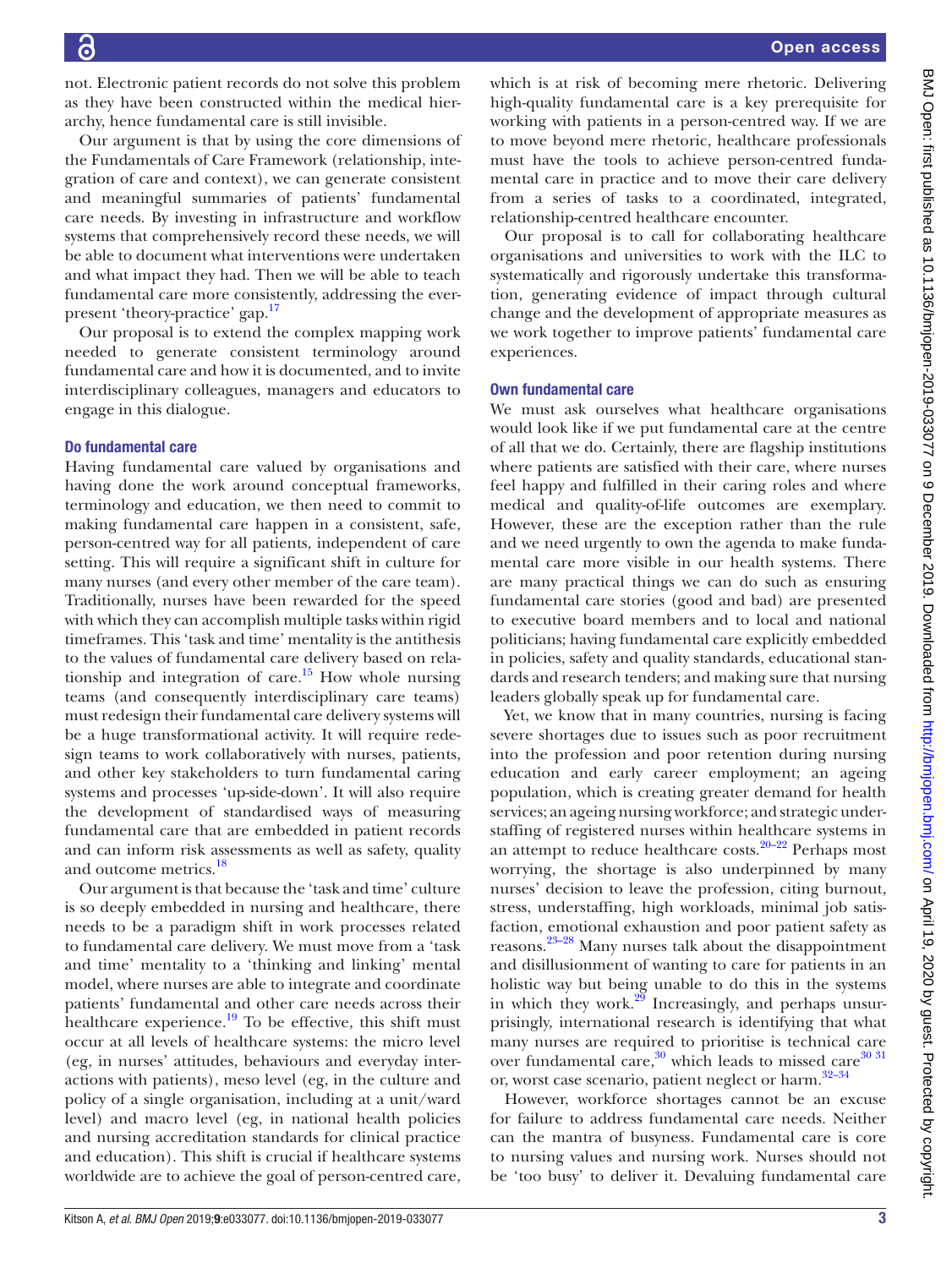and its importance devalues nursing and its importance. The notion that core nursing work can be performed by cadres of lower-educated care assistants is only burying the problem. This might solve a workforce shortage but it will increase the risk of harm to our patients. Our recent ILC meeting reflected the concern that patients also have with these issues. As stated by one of the patient representatives at the meeting: more nurses are not the only answer—there needs to be a total redesign of how fundamental care is valued in the system.<sup>1</sup>

# Research fundamental care

Recent reports have identified poor fundamental care practices with care being standardised and patients being objectified (see *Journal of Clinical Nursing* Special Issue on *Fundamental Care: The Last Evidence-free Zone,* 2018, [https://onlinelibrary.wiley.com/toc/13652702/2018/](https://onlinelibrary.wiley.com/toc/13652702/2018/27/11-12) [27/11-12\)](https://onlinelibrary.wiley.com/toc/13652702/2018/27/11-12). Fundamental care tends to be devalued, and the delivery of safe, person-centred care is challenged.[35](#page-4-16) Although studies have stressed that nursing care is important for patient safety, recovery and positive patient experiences,  $36\frac{37}{7}$  there is a pressing need to generate studies that demonstrate the benefits of fundamental care in order to strengthen the evidence base. For example, in a recent systematic review,<sup>38</sup> the authors note in their quality appraisal of 149 experimental studies into nursing care for the fundamentals of nutrition, hygiene, toileting and mobility, that all but 13 studies had significant biases and only one had clear practice implications for delivering fundamental care in routine nursing care environments.

We also need systematically to evaluate the redesign of care delivery systems that put the patient and their fundamental care needs at the centre. We need sound economic evaluation of the investment required and to off set that with improvements in health outcomes, throughput, and safety and quality indicators. We need to research how we teach fundamental care to nursing students $39-43$  and we need to understand how fundamental care is embedded in policies and legislation at national and local levels.<sup>44</sup>

Our argument is that the current problems healthcare systems are facing could be solved by more investment into research programmes that investigate how to deliver high-quality fundamental care in multiple contexts and how to embed this evidence into nursing (and other) healthcare curricula. There are some exemplars of this, including the Basic Care Revisited research programme in the Netherlands, $45$  the fundamental care theme of the National Institute for Health Research Collaboration for Leadership in Applied Health Research and Care Wessex,  $46$  and the pioneering work of ILC members (see *Journal of Clinical Nursing* Special Issue), but this work needs to be scaled up and coordinated in a way that will start to offer solutions to healthcare systems sooner rather than later. We must stop wasting tax payers' money in every country by thinking fundamental care failures can be fixed by (at best) naive or (at worst) knee-jerk policy initiatives that do not address the underlying problems.

Our proposal is to work with national governments, healthcare organisations, research funding bodies, universities, and national and international nursing associations, to generate a collaborative research and implementation programme on fundamental care.

# Call to action

We need to recognise the profoundly complex nature of the challenge facing all healthcare systems globally. We need to acknowledge that how we are trying to fix the problem is not working and we need to think differently. We need a call to action that connects the valuing, talking, doing, owning and researching of fundamental care.

With a membership base now spanning 22 different countries, the ILC has grown rapidly in recent years, and made significant inroads, however, it is clear we cannot do it alone. And while other commentators have identified the need for action around 'reconciliation, refocus and research' (Richards and Borglin,  $p151$ <sup>1</sup> on fundamental care, we need a more concerted, explicit approach.

For the Call to Action to work we must move beyond nursing and involve all members of the healthcare team: educators; students; consumers; clinicians; executives, managers and leaders; researchers; policy-makers; the general public and politicians. We must all work together to initiate and sustain real change and must do so in a coordinated, collaborative way.

Our proposal is thus the Call to Action for Fundamental Care.

If you want to Value, Talk, Do, Own and Research Fundamental Care, please contact us at intlearningcolla borative@gmail.com or <https://intlearningcollab.org/>

#### Author affiliations

<sup>1</sup>College of Nursing and Health Sciences, Flinders University, Adelaide, South Australia, Australia

<sup>2</sup>University Hospital and Frankel Cardiovascular Center, Michigan Medicine, Ann Arbor, Michigan, USA

<sup>3</sup>Department of Clinical Medicine, Aalborg University, Aalborg, Denmark

4 Clinical Nursing Research Unit, Aalborg University Hospital, Aalborg, Denmark 5 Radboud Institute for Health Sciences, IQ Healthcare, Radboud University Medical Center, Nijmegen, The Netherlands

<sup>6</sup> Faculty of Health, University of Technology Sydney, Sydney, New South Wales, Australia

<sup>7</sup> Lunenfeld-Tananbaum Research Institute, Sinai Health System, Toronto, Ontario, Canada

<sup>8</sup> Lawrence S. Bloomberg Faculty of Nursing, University of Toronto, Toronto, Ontario, Canada

9 Lunenfeld-Tananbaum Research Institute, Sinai Health System, Toronto, Ontario, Canada

<sup>10</sup>Department of Medical Sciences, Uppsala University, Uppsala, Sweden <sup>11</sup>Department of Emergency Care and Internal Medicine, Uppsala University Hospital, Uppsala, Sweden

<sup>12</sup>Patient Experience and Nursing, Counties Manukau District Health Board, Auckland, New Zealand

<sup>13</sup>College of Medicine and Health, University of Exeter, Exeter, UK

<sup>14</sup>Division of Neurobiology Care Science and Society, Nursing, Karolinska Institutet, Stockholm, Sweden

<sup>15</sup>Theme Cancer, Karolinska University Hospital, Stockholm, Sweden

Twitter Devin Carr [@DevinCarrRN](https://twitter.com/DevinCarrRN)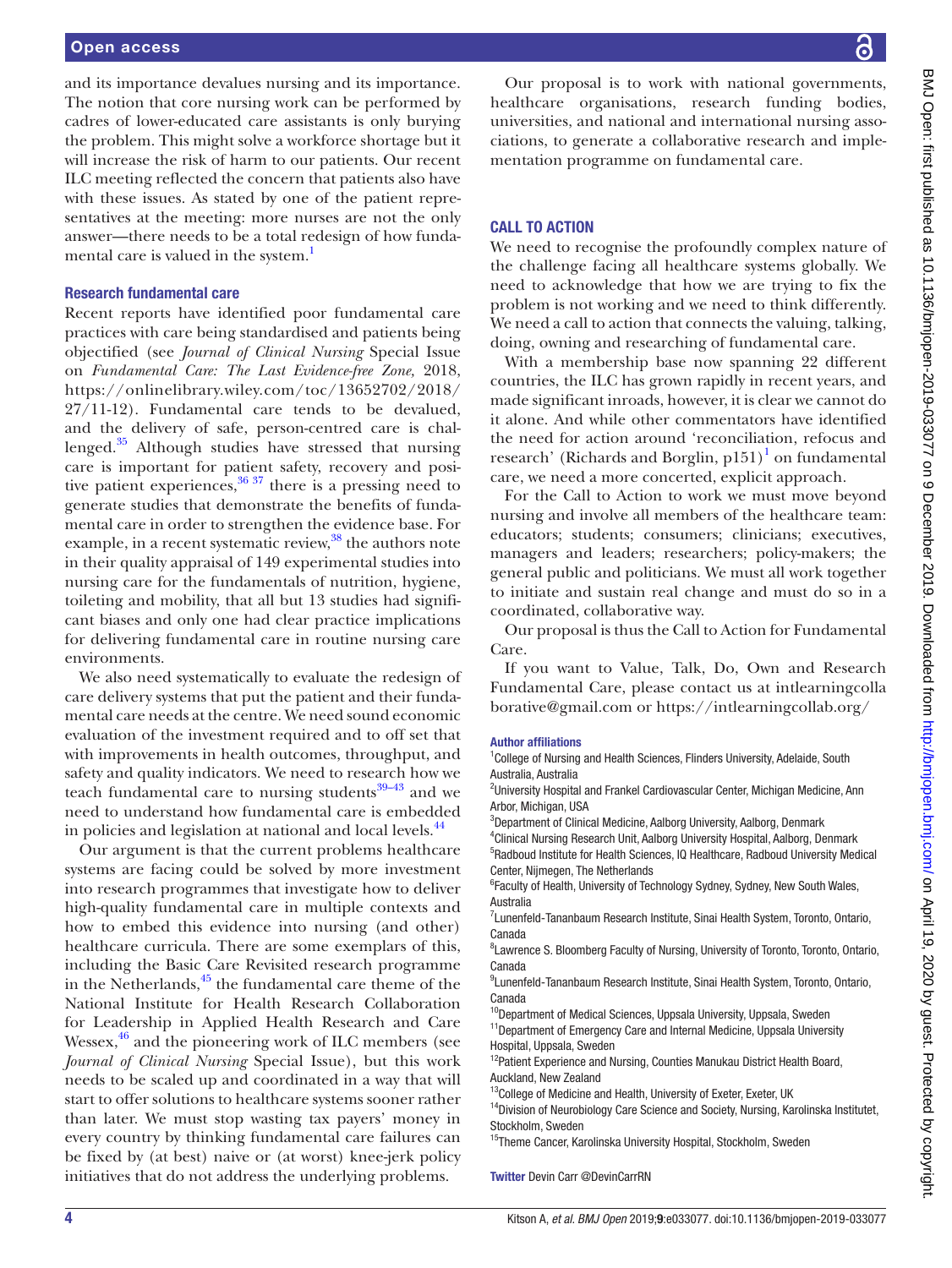Acknowledgements The authors would like to thank the patient representatives at ILC 2019—Morten Klessen and Birgitte Schouw Pedersen—for sharing their experiences.

Contributors AK, DC, TC, RF, MG, GH-dW, DJ, JP, EES and YW all made substantial contributions to the conception and design of the manuscript and its central argument during the ILC 2019 meeting. AK drafted the initial manuscript. AK, DC, RF, MG, GH-dW, DJ, LJ, JM, AMA, DAR, EES and YW all contributed to drafting of the manuscript and critical revision of its intellectual content. AK, DC, TC, RF, MG, GH-dW, DJ, LJ, JM, AMA, JP, DAR, EES and YW all approved the manuscript for publication and agreed to be accountable for all aspects of the work, including ensuring that questions related to the accuracy or integrity of any part of the work are appropriately investigated and resolved.

Funding The authors have not declared a specific grant for this research from any funding agency in the public, commercial or not-for-profit sectors.

Competing interests None declared.

Patient consent for publication Not required.

Provenance and peer review Not commissioned; externally peer reviewed.

Open access This is an open access article distributed in accordance with the Creative Commons Attribution Non Commercial (CC BY-NC 4.0) license, which permits others to distribute, remix, adapt, build upon this work non-commercially, and license their derivative works on different terms, provided the original work is properly cited, appropriate credit is given, any changes made indicated, and the use is non-commercial. See: [http://creativecommons.org/licenses/by-nc/4.0/.](http://creativecommons.org/licenses/by-nc/4.0/)

#### ORCID iDs

Rebecca Feo<http://orcid.org/0000-0001-9414-2242> David A Richards<http://orcid.org/0000-0002-8821-5027>

#### **REFERENCES**

- <span id="page-4-0"></span>1 Richards DA, Borglin G. 'Shitty nursing' – The new normal? *[Int J Nurs](http://dx.doi.org/10.1016/j.ijnurstu.2018.12.018) [Stud](http://dx.doi.org/10.1016/j.ijnurstu.2018.12.018)* 2019;91:148–52.
- <span id="page-4-1"></span>2 Hutchinson M, Jackson D. Troubling fragments and small stories: an analysis of public commentary on nursing through a web blog. *[Collegian](http://dx.doi.org/10.1016/j.colegn.2013.12.002)* 2014;21:81–8.
- <span id="page-4-2"></span>3 Jangland E, Kitson A, Muntlin Athlin Åsa. Patients with acute abdominal pain describe their experiences of fundamental care across the acute care episode: a multi-stage qualitative case study. *[J](http://dx.doi.org/10.1111/jan.12880)  [Adv Nurs](http://dx.doi.org/10.1111/jan.12880)* 2016;72:791–801.
- 4 Blakey EP, Jackson D, Walthall H, *et al*. What is the experience of being readmitted to hospital for people 65 years and over? A review of the literature. *[Contemp Nurse](http://dx.doi.org/10.1080/10376178.2018.1439395)* 2017;53:698–712.
- <span id="page-4-3"></span>5 Feo R, Donnelly F, Å MA, *et al*. Providing high-quality fundamental care for patients with acute abdominal pain: A qualitative study of patients' experiences in acute care. *J Health Organ Manag* 2019;33:110–23.
- 6 Corbin J. Is caring a lost art in nursing? *[Int J Nurs Stud](http://dx.doi.org/10.1016/j.ijnurstu.2007.09.003)* 2008;45:163–5.
- 7 Bridges J, Flatley M, Meyer J. Older people's and relatives' experiences in acute care settings: Systematic review and synthesis of qualitative studies. *[Int J Nurs Stud](http://dx.doi.org/10.1016/j.ijnurstu.2009.09.009)* 2010;47:89–107.
- 8 Kitson AL, Dow C, Calabrese JD, *et al*. Stroke survivors? experiences of the fundamentals of care: a qualitative analysis. *[Int J Nurs Stud](http://dx.doi.org/10.1016/j.ijnurstu.2012.09.017)* 2013;50:392–403.
- 9 Kuluski K, Hoang SN, Schaink AK, *et al*. The care delivery experience of hospitalized patients with complex chronic disease. *[Health Expect](http://dx.doi.org/10.1111/hex.12085)* 2013;16:e111–23.
- 10 Robert G, Cornwell J, Brearly S, *et al*. *What matters to patients? developing the evidence base for measuring and improving patient experience*. Coventry, UK: University of Warwick, 2011.
- 11 Sharp S, McAllister M, Broadbent M. The vital blend of clinical competence and compassion: how patients experience personcentred care. *[Contemp Nurse](http://dx.doi.org/10.1080/10376178.2015.1020981)* 2016;52:300–12.
- 12 Muntlin Athlin Åsa, Brovall M, Wengström Y, *et al*. Descriptions of fundamental care needs in cancer care-An exploratory study. *[J Clin](http://dx.doi.org/10.1111/jocn.14251)  [Nurs](http://dx.doi.org/10.1111/jocn.14251)* 2018;27:2322–32.
- <span id="page-4-4"></span>13 Feo R, Conroy T, Jangland E, *et al*. Towards a standardised definition for fundamental care: a modified Delphi study. *[J Clin Nurs](http://dx.doi.org/10.1111/jocn.14247)* 2018;27:2285–99.
- <span id="page-4-5"></span>14 Feo R, Conroy T, Alderman J, *et al*. Implementing fundamental care in clinical practice. *[Nurs Stand](http://dx.doi.org/10.7748/ns.2017.e10765)* 2017;31:52–62.
- <span id="page-4-6"></span>15 Kitson A, Conroy T, Kuluski K, *et al*. *Reclaiming and redefining the fundamentals of care: nursing's response to meeting patients' basic*

*human needs*. Adelaide, South Australia: School of Nursing, The University of Adelaide, 2013.

- <span id="page-4-7"></span>16 Hripcsak G, Vawdrey DK, Fred MR, *et al*. Use of electronic clinical documentation: time spent and team interactions. *[J Am Med Inform](http://dx.doi.org/10.1136/jamia.2010.008441)  [Assoc](http://dx.doi.org/10.1136/jamia.2010.008441)* 2011;18:112–7.
- <span id="page-4-8"></span>17 MacMillan K. The hidden curriculum: what are we actually teaching about the fundamentals of care? *[Can J Nurs Leadersh](http://dx.doi.org/10.12927/cjnl.2016.24644)* 2016;29:37–46.
- <span id="page-4-9"></span>18 Jeffs L, Muntlin Athlin A, Needleman J, *et al*. Building the foundation to generate a fundamental care standardised data set. *[J Clin Nurs](http://dx.doi.org/10.1111/jocn.14308)* 2018;27:2481–8.
- <span id="page-4-10"></span>19 Kitson AL, Muntlin Athlin A, Conroy T, *et al*. Anything but basic: nursing's challenge in meeting patients' fundamental care needs. *[J](http://dx.doi.org/10.1111/jnu.12081)  [Nurs Scholarsh](http://dx.doi.org/10.1111/jnu.12081)* 2014;46:331–9.
- <span id="page-4-11"></span>20 Buchan J, Duffield C, Jordan A. 'Solving' nursing shortages: do we need a New Agenda? *[J Nurs Manag](http://dx.doi.org/10.1111/jonm.12315)* 2015;23:543–5.
- 21 Flinkman M, Salanterä S. Early career experiences and perceptions - a qualitative exploration of the turnover of young registered nurses and intention to leave the nursing profession in Finland. *[J Nurs](http://dx.doi.org/10.1111/jonm.12251)  [Manag](http://dx.doi.org/10.1111/jonm.12251)* 2015;23:1050–7.
- 22 Health Workforce Australia. *Health workforce 2025. doctors, nurses and midwives*. 1st vol. Canberra: Australian Government, 2012.
- <span id="page-4-12"></span>23 Sasso L, Bagnasco A, Catania G, *et al*. Push and pull factors of nurses' intention to leave. *[J Nurs Manag](http://dx.doi.org/10.1111/jonm.12745)* 2019;27:946–54.
- 24 Heinen MM, van Achterberg T, Schwendimann R, *et al*. Nurses' intention to leave their profession: a cross sectional observational study in 10 European countries. *[Int J Nurs Stud](http://dx.doi.org/10.1016/j.ijnurstu.2012.09.019)* 2013;50:174–84.
- 25 Jiang H, Ma L, Gao C, *et al*. Satisfaction, burnout and intention to stay of emergency nurses in Shanghai. *[Emerg Med J](http://dx.doi.org/10.1136/emermed-2016-205886)* 2017;34:448–53.
- 26 Lee Y-W, Dai Y-T, McCreary LL. Quality of work life as a predictor of nurses' intention to leave units, organisations and the profession. *[J](http://dx.doi.org/10.1111/jonm.12166)  [Nurs Manag](http://dx.doi.org/10.1111/jonm.12166)* 2015;23:521–31.
- 27 Leone C, Bruyneel L, Anderson JE, *et al*. Work environment issues and intention-to-leave in Portuguese nurses: a cross-sectional study. *[Health Policy](http://dx.doi.org/10.1016/j.healthpol.2015.09.006)* 2015;119:1584–92.
- 28 Halter M, Boiko O, Pelone F, *et al*. The determinants and consequences of adult nursing staff turnover: a systematic review of systematic reviews. *[BMC Health Serv Res](http://dx.doi.org/10.1186/s12913-017-2707-0)* 2017;17.
- <span id="page-4-13"></span>29 Eley R, Eley D, Rogers-Clark C. Reasons for entering and leaving nursing: an Australian regional study. *Aust J Adv Nurs* 2010;28:6–13.
- <span id="page-4-14"></span>30 Mandal L, Seethalakshmi A. Experience of prioritizing in nursing care in India: a qualitative study. *[Ind. Jour. of Publ. Health Rese. &](http://dx.doi.org/10.5958/0976-5506.2019.00672.7)  [Develop.](http://dx.doi.org/10.5958/0976-5506.2019.00672.7)* 2019;10:103–7.
- 31 Jones TL, Hamilton P, Murry N. Unfinished nursing care, missed care, and implicitly rationed care: state of the science review. *[Int J Nurs](http://dx.doi.org/10.1016/j.ijnurstu.2015.02.012)  [Stud](http://dx.doi.org/10.1016/j.ijnurstu.2015.02.012)* 2015;52:1121–37.
- <span id="page-4-15"></span>32 GILLESPIE A, READER TOMW. Patient-Centered insights: using health care complaints to reveal hot spots and blind spots in quality and safety. *[Milbank Q](http://dx.doi.org/10.1111/1468-0009.12338)* 2018;96:530–67.
- 33 Ball JE, Bruyneel L, Aiken LH, *et al*. Post-Operative mortality, missed care and nurse staffing in nine countries: a cross-sectional study. *[Int](http://dx.doi.org/10.1016/j.ijnurstu.2017.08.004)  [J Nurs Stud](http://dx.doi.org/10.1016/j.ijnurstu.2017.08.004)* 2018;78:10–15.
- 34 Ball JE, Murrells T, Rafferty AM, *et al*. 'Care left undone' during nursing shifts: associations with workload and perceived quality of care. *[BMJ Qual Saf](http://dx.doi.org/10.1136/bmjqs-2012-001767)* 2014;23:116–25.
- <span id="page-4-16"></span>35 Feo R, Kitson A. Promoting patient-centred fundamental care in acute healthcare systems. *[Int J Nurs Stud](http://dx.doi.org/10.1016/j.ijnurstu.2016.01.006)* 2016;57:1–11.
- <span id="page-4-17"></span>36 Griffiths P, Maruotti A, Recio Saucedo A, *et al*. Nurse staffing, nursing assistants and hospital mortality: retrospective longitudinal cohort study. *[BMJ Qual Saf](http://dx.doi.org/10.1136/bmjqs-2018-008043)* 2019;28:609–17.
- 37 Aiken LH, Sloane D, Griffiths P, *et al*. Nursing skill mix in European hospitals: cross-sectional study of the association with mortality, patient ratings, and quality of care. *[BMJ Qual Saf](http://dx.doi.org/10.1136/bmjqs-2016-005567)* 2017;26:559–68.
- <span id="page-4-18"></span>38 Richards DA, Hilli A, Pentecost C, *et al*. Fundamental nursing care: a systematic review of the evidence on the effect of nursing care interventions for nutrition, elimination, mobility and hygiene. *[J Clin](http://dx.doi.org/10.1111/jocn.14150)  [Nurs](http://dx.doi.org/10.1111/jocn.14150)* 2018;27:2179–88.
- <span id="page-4-19"></span>39 Jangland E, Mirza N, Conroy T, *et al*. Nursing students' understanding of the fundamentals of care: a cross-sectional study in five countries. *[J Clin Nurs](http://dx.doi.org/10.1111/jocn.14352)* 2018;27:2460–72.
- 40 Feo R, Donnelly F, Frensham L, *et al*. Embedding fundamental care in the PRE-REGISTRATION nursing curriculum: results from a pilot study. *[Nurse Educ Pract](http://dx.doi.org/10.1016/j.nepr.2018.04.008)* 2018;31:20–8.
- 41 Feo R, Frensham LJ, Conroy T, *et al*. "It's just common sense": Preconceptions and myths regarding fundamental care. *[Nurse Educ](http://dx.doi.org/10.1016/j.nepr.2019.03.006)  [Pract](http://dx.doi.org/10.1016/j.nepr.2019.03.006)* 2019;36:82–4.
- 42 Huisman-de Waal G, Feo R, Vermeulen H, *et al*. Students' perspectives on basic nursing care education. *[J Clin Nurs](http://dx.doi.org/10.1111/jocn.14278)* 2018;27:2450–9.